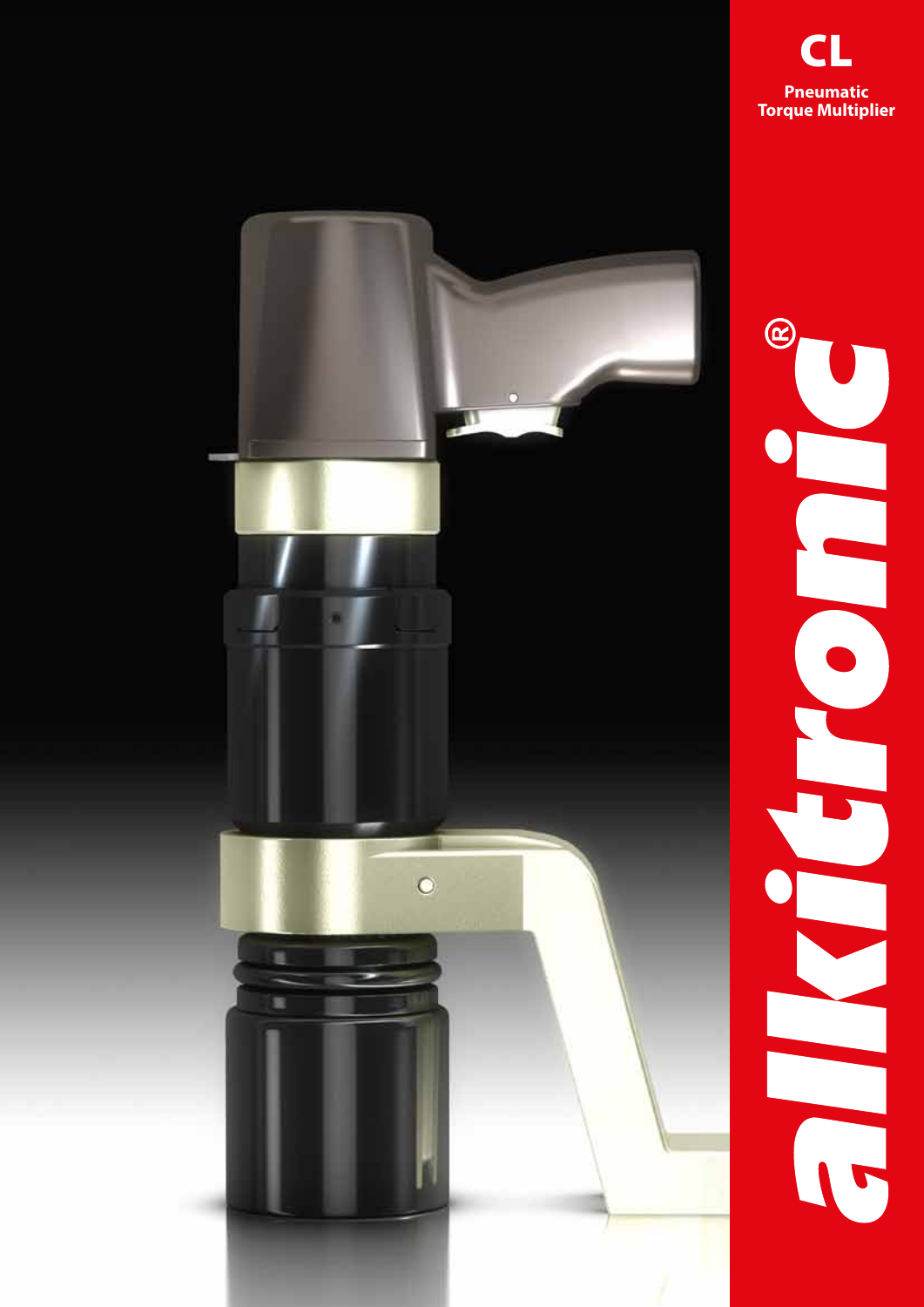## ‑ **Applications**

- **●** Continuous rotation tightening or loosening of all heavy duty fastening connections
- **●** Perfect for bolted applications in an environment with increased hazard of explosion
- **●** *alkitronic® CLS* quick, compact torque multiplier for torques of 60 Nm to 3,500 Nm
- **●** *alkitronic® CLD* comfortable torque multiplier with rotating handle for torques of 160 Nm to 9,800 Nm
- **●** *alkitronic*® *CLS2* high-performance capable 2-gear machine for torques of 120 Nm to 48,000 Nm

## **Advantages**

- **●** Permanently higher joint quality as compared to impact and hydraulic wrenches by continuous rotation of the square drive
- **●** *alkitronic® CLD*  the 360 degree rotating handle ensures comfortable operation and none of the reaction forces are transferred to the operator
- **●** *alkitronic® CLS2* with fast gear for turning in and simple, quick switching to power gear (is used for applying the final torque)

## *alkitronic®*  **specials**

- **●** Simple 1-finger operation for right/left rotation, optional facility to enable the reaction to be locked in one position
- **●** Robust motor housing from cast aluminium with proven pneumatic drive
- **●** Proven high-performance gears, produced in a chip-free high-precision process produce high loads with low wear
- **●** *alkitronic® CLS2* with uniquely high torque 48,000 Nm
- **●** On demand with optional silencer levels to reduce the noise from the motor exhaust

## Specifications



On request, you will receive our pneumatic multipliers with **ATEX-Certification**: II 2 G D c IIB T6

Prerequisites for best work and the indicated torques are an operating pressure of 2-7 bar at a volume flow of approx. 10-15 l/s. The torque accuracy depends on the stability of the supply system.





*alkitronic*® *CLS2* 2-gear pneumatic torque multiplier. Mechanically switchable from fast gear to power gear.

*alkitronic*® *CLD* torque multipliers in use (figures on the right). Screw connections at a bolt circle and a diesel unit for large construction machines



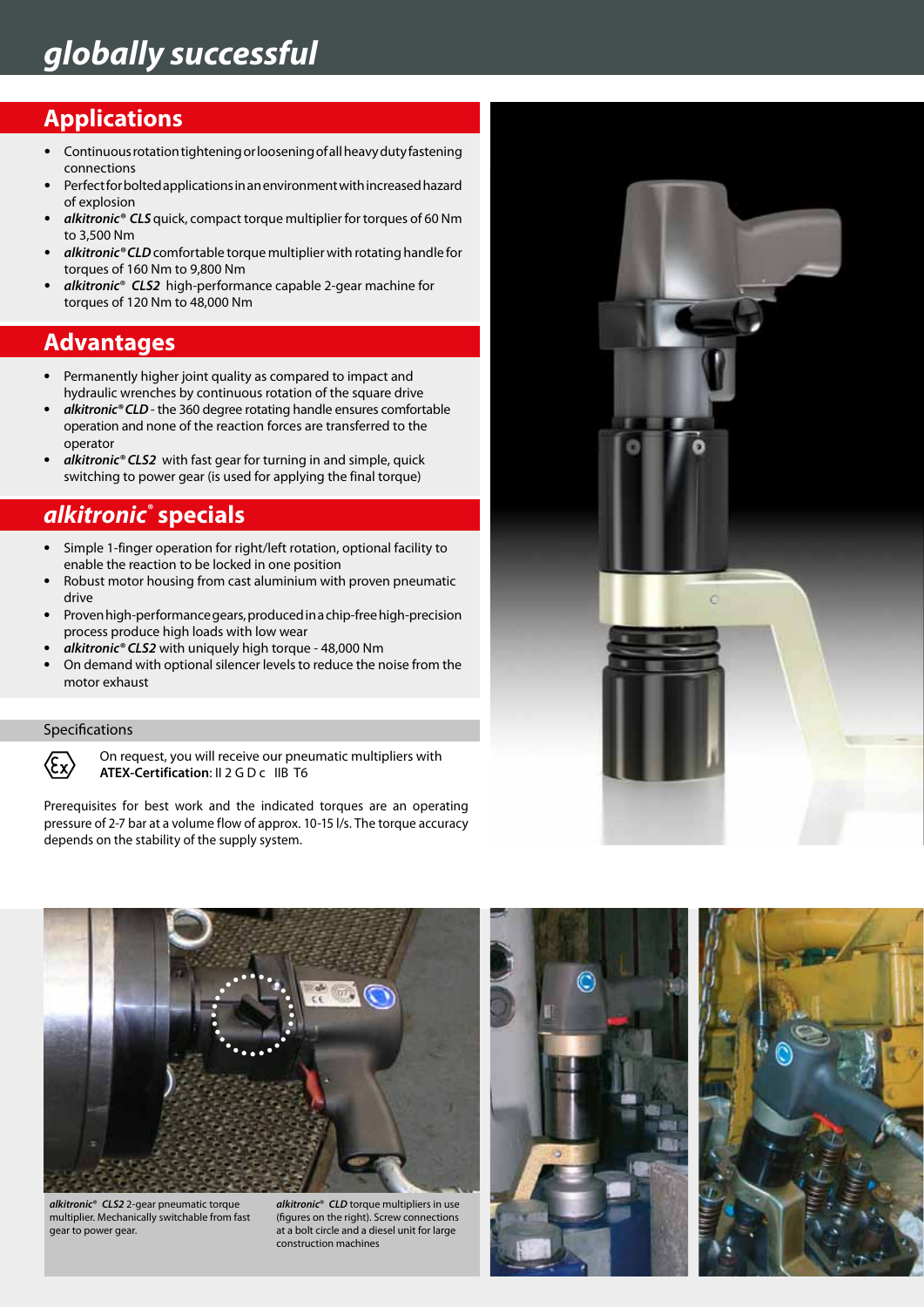## **Alkitronic<sup>®</sup> CL** *pneumatic torque multipliers*

## **Technical Data**



## Models *CLS*

| <b>Type</b>                  |   |    | <b>CLS 15</b>     | <b>CLS 25</b>     | <b>CLS 35</b> | <b>CLS 45</b> | <b>CLS 75</b> | <b>CLS 95</b> | <b>CLS 135</b>     | <b>CLS 175</b>  | <b>CLS 255</b>     | CLS 315   |
|------------------------------|---|----|-------------------|-------------------|---------------|---------------|---------------|---------------|--------------------|-----------------|--------------------|-----------|
| Torque range (approx.) *     |   | Nm | 60-220            | 90-280            | 130-400       | 160-500       | 300-900       | 360-1100      | 500-1450           | 650-1900        | 900-2700           | 1200-3500 |
| Square drive                 | B |    | $1/2$ " / $3/4$ " | $1/2$ " / $3/4$ " | 3/4''         | 3/4''         | 3/4''         | 3/4''         | $1$ $\prime\prime$ | 1 <sup>''</sup> | $1$ $\prime\prime$ | 1''       |
| Diameter (approx.)           | D | mm | 41                | 41                | 41            | 41            | 41            | 41            | 54                 | 54              | 54                 | 54        |
| Length (approx.)             |   | mm | 255               | 255               | 255           | 255           | 277           | 277           | 300                | 300             | 330                | 330       |
| Weight without DMA (approx.) |   | kq |                   |                   |               |               |               |               |                    | ٥               | 8.5                | 8.5       |
| Idle speed                   |   | mm | 60                | 38                | 34            | 27            | 19            | 13            |                    |                 |                    |           |

## Models *CLD*

| Type                         |    |    | <b>CLD 55</b> | <b>CLD 85</b>   | <b>CLD 105</b> | <b>CLD 125</b> | <b>CLD</b><br>155 | <b>CLD 225</b> | <b>CLD 280</b> | <b>CLD 380</b> | <b>CLD 580</b> | <b>CLD 780</b> | <b>CLD 980</b> |
|------------------------------|----|----|---------------|-----------------|----------------|----------------|-------------------|----------------|----------------|----------------|----------------|----------------|----------------|
| Torque range (approx.) *     |    | Nm | 160-490       | $300 -$<br>-900 | 1100<br>360-   | 1300<br>450    | 700<br>$600 -$    | 900-2700       | 200-3500       | 500-4400       | 2100-6100      | 2600-<br>7700  | 3300-9800      |
| Square drive                 | B  |    | 3/4''         | 3/4''/1''       |                | 111            |                   | 1              | 111            | 11/2"          | 1/2"           | 1/2''          | 11/2"          |
| Diameter (approx.)           | D. | mm | 41            | 41/54           | 54             | 54             | 54                | 54             | 54             | 72             | 72             | 72             | 91             |
| Diameter (approx.)           | D. | mm | 85            | 85              | 85             | 85             | 85                | 85             | 85             | 98             | 109            | 133            | 173            |
| Diameter (approx.)           | D. | mm | 88            | 88              | 88             | 88             | 88                | 88             | 88             | 98             | 109            | 133            | 173            |
| Length (approx.)             |    | mm | 280           | 300             | 300            | 300            | 300               | 300            | 300            | 320            | 350            | 350            | 370            |
| Weight without DMA (approx.) |    | kq |               | 8               | 8              | 8              | 8                 | 8.5            | 8.5            | 10.5           | 13             | 15             | 25             |
| Idle speed                   |    | m  | 27            | 19              | 12             | 9              |                   |                | 4              |                |                | 1.5            |                |

## Models *CLS2*

| <b>Type</b>                                    |    |          | CLS2/100  | CLS2/150        | CLS2/300  | CLS2/400  | CLS2/600  | CLS2/800   | CLS2/1000   | CLS2/3400                    | CLS2/4800 |
|------------------------------------------------|----|----------|-----------|-----------------|-----------|-----------|-----------|------------|-------------|------------------------------|-----------|
| Nm<br>Torque range 2nd gear (approx.) *        |    | 120-360  | 170-500   | 380-1150        | 550-1600  | 850-2500  | 1000-3000 | 1200-3500  | 3300-9700   | 4700-14000                   |           |
| <b>Nm</b><br>Torque range 1st gear (approx.) * |    | 380-1100 | 550-1600  | 1200-3600       | 1700-5100 | 2700-7900 | 3200-9400 | 3700-11000 | 11600-34000 | 16500-48600                  |           |
| Square drive                                   | B  |          | 3/4''/1'' | 1 <sup>II</sup> | 1         | 11/2"     | 11/2"     | 1 1/2″     | 11/2"       | 21/2"                        | 21/2"     |
| Diameter (approx.)                             | D. | mm       | 41/54     | 54              | 54        | 72        | 72        | 72         | 91          |                              |           |
| Diameter (approx.)                             | D. | mm       | 85        | 85              | 85        | 98        | 109       | 133        | 173         |                              |           |
| Diameter (approx.)                             | D. | mm       | 88        | 88              | 88        | 98        | 109       | 133        | 173         |                              |           |
| Length (approx.)                               |    | mm       | 330       | 330             | 360       | 380       | 410       | 410        | 430         |                              |           |
| Weight without DMA (approx.)                   |    | kg       |           | 7.5             | 9         | 11        | 12        | 16         | 24          | 58                           | 58        |
| Idle speed 2nd gear                            |    | rpm      | 36        | 21              | 15        | q         | 6         |            | 4           |                              |           |
| Idle speed 1st gear                            |    | mm       | 12        |                 |           |           |           | 1.5        |             | further details upon request |           |

\*) When loosening a bolted connection, up to 20% higher torque may be required (loosening torque). We will gladly advise you in detail.

## Product information

*alkitronic*® *CLV* models Pneumatic torque multipliers with remote control for multiple bolted connections and serial assembly in semi-automatic operation. Torques up to 3,460 Nm.

We will gladly provide you with comprehensive information on this.



The torque control of the pneumatic *alkitronic*® torque multiplier takes place via the air supply or pressure regulator of the Maintenance Unit.

## **Accessories**

Maintenance Unit, complete with filter, regulator, oiler and 5m hose, incl. couplings.